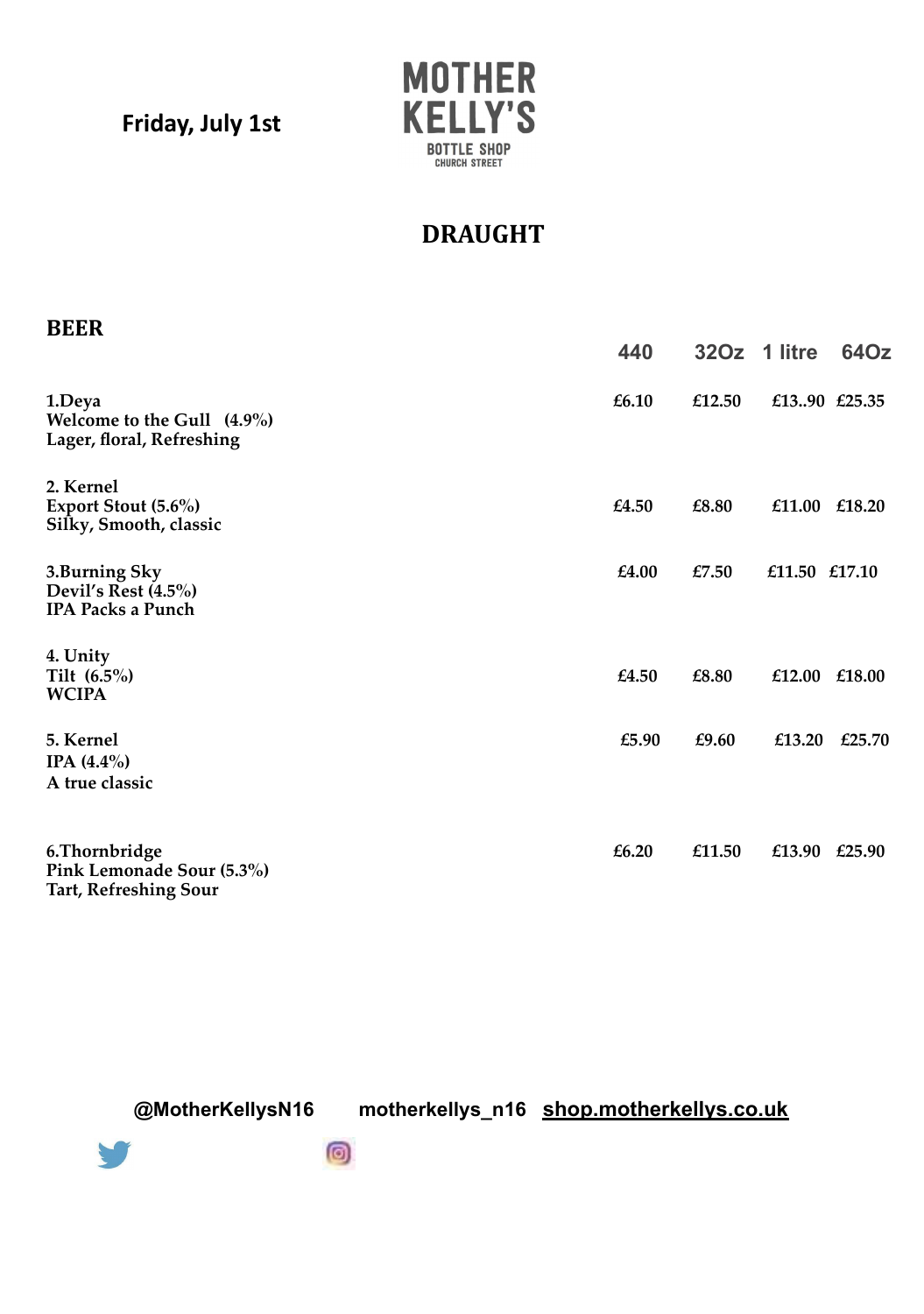## **SOME OF OUR FAVOURITE BOTTLES AND CANS**

## **BEER**

| Drop Project - Flow 5.2% 440ml, can £4.80<br>American Pale Ale                                                                                                                                                                                                |          |       |        |
|---------------------------------------------------------------------------------------------------------------------------------------------------------------------------------------------------------------------------------------------------------------|----------|-------|--------|
| Boxcar - Emma's Colour 6.8% 440ml, can £7.40<br>IPA                                                                                                                                                                                                           |          |       |        |
| Orbit Dead Wax 5.5% 330ml, bottle £3.70<br>Classic London Porter with aromas of chocolate, caramel and malty biscuit                                                                                                                                          |          |       |        |
| Pressure drop - Velvet National 10% 440ml, can £7.70<br>Honeycomb, chocolate & vanilla imperial stout                                                                                                                                                         |          |       |        |
| Seven Sisters - Why so pale 5% 440ml, can £4.70<br>Beautifully balanced smooth pale ale                                                                                                                                                                       |          |       |        |
| Brew By Numbers - Numberwang $7.5\%$ 440ml, can £6.70<br>Blueberry & pomegranate imperial gose                                                                                                                                                                |          |       |        |
| Deya - Tappy Pils 4.4% 500ml, can £5.90<br>Refreshing classic pilsner                                                                                                                                                                                         |          |       |        |
| Seyen Sisters - Trust me I'm a lager 4% 440ml, can £4.90<br><b>Helles</b> lager                                                                                                                                                                               |          |       |        |
| Lucky Saint - Unfiltered non alc lager 0.5% 330ml, bottle £3.40<br>Full of flavour, alcohol free IPA                                                                                                                                                          |          |       |        |
| <b>RED WINE</b>                                                                                                                                                                                                                                               |          |       |        |
| <b>Omayaga, Red wine from Bourgogne Passe-tout-grains, France. 2018 Vintage</b>                                                                                                                                                                               | $11.5\%$ | 750ml | £28.95 |
| PuntoAlto Malbec,<br>This Spanish Malbec: A Punto, is intense with aromas of mulberry and plum. A rich and smooth<br>palate packed with ripe fruit and a hint of spice.                                                                                       |          |       |        |
|                                                                                                                                                                                                                                                               | 14%      | 750ml | £15.30 |
| <b>WHITE WINE</b>                                                                                                                                                                                                                                             |          |       |        |
| Naciente Chardonnay<br>An elegant, subtle, fruity chardonnay made from grapes sourced from the cool Casablanca<br>vally, which has a strong influence from the pacific ocean.                                                                                 | 13%      | 750ml | £12.50 |
| Laurent Tribut Chablis, 2018, Burgundy<br>Classic Chablis from one of the top producers. Citrus, white flowers, toasted nuts. Layered and<br>complex, intensely mineral. Aged on oak (10% new), which lets the wine breath and balances<br>out the minerality | $12.5\%$ | 750ml | £34.50 |

**3404 Blanco 12.5% 750ml £12.50 Gewurtztraminer grapes left for two weeks of skin contact, then pressed and juice macerated on Muscat skins.Juicy, dry, Chardonnay.**





**@MotherKellysN16 motherkellys\_n16 shop.motherkellys.co.uk**